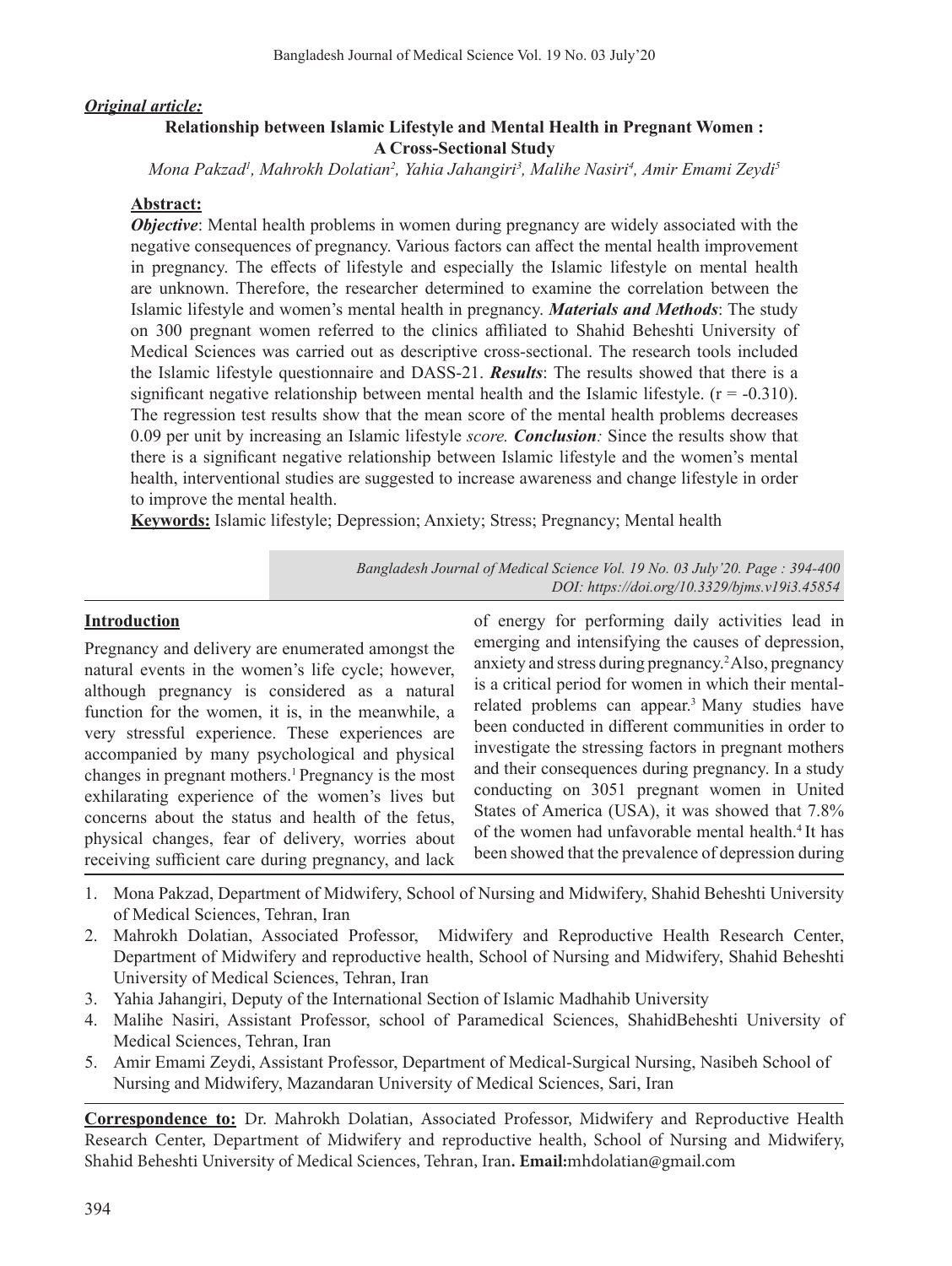first trimester of pregnancy is 7.4, 12.8% in second trimester and 12% for the third trimester. <sup>5</sup> Anxiety is also another most common symptoms of pregnant mothers.<sup>6</sup> The findings of the studies carried out in Iran showed a high prevalence of pregnancy anxiety and its relationship with the emergence of postpartum depression.7 From the perspective of the public health, identification of the individuals suffering from psychological stress during pregnancy is important, because the psycho-social factors, in addition to the biomedical factors, may be responsible for a part of pregnancy complications.<sup>8</sup>The recent studies in this regard indicated that depression, anxiety and psychological distress of pregnant mothers in prenatal period are associated unfavorable outcomes of delivery and pregnancy such as reduction in pain tolerance, premature birth, low birth weight, intrauterine growth restriction, mothers' mental disorders in postpartum period and child's mental developmental disorders during the early years of life.<sup>9-10</sup> Additionally, mother's stress is associated with high levels of stress hormones (epinephrine and adrenocorticotropin) in fetus' blood flow. These hormones affect the nervous system directly and raise the blood pressure, heart rate and activity level. Mothers with high anxiety levels are more likely to have children with hyperactivity disorder, irritable and with lower weight than those with lower anxiety  $levels.<sup>11</sup>$ 

Physiological and psychological changes during pregnancy are more intense during early stage of pregnancy, because due to hormonal changes, many pregnant women change their attitudes towards life and evaluate skills and lifestyle.12-13 Lifestyle is a combination of wishes, ideas, programs and ordinary examples of behaviors which determine a special type of individual's interaction.<sup>14, 15</sup> On the other hand; Islamic approach towards lifestyle is based on Islamic life's meaning and philosophy .In fact, the essence of the Islamic lifestyle definition lies in performing a set of manners based on Islam and Islamic teachings. <sup>16</sup>Living based on Islamic teachings leads in the reduction in inefficient attitudes causing depression and anxiety, because the individuals, hoping in a divine power and following the verdicts and instructions of Islam, keep themselves away from negative and ineffective attitudes which are the main factors in developing many psychological diseases. <sup>17</sup>Feeling of attachment to a sublime source and hopefulness to the God's assistance under life's stressful conditions and enjoyment of spiritual

support are sources by the aid of which the pious individuals sustain lower damage and enjoy higher psychological health facing the difficulties.18

Considering that there are substantial evidence indicating that the religious activities and beliefs play a central role in the individual efforts for coping with stressing life changes; <sup>19-23</sup> and also considering that the lifestyle, in general, and Islamic lifestyle, in particular, is associated with the different aspects of individuals' psychological, social and physical life; 17and also paucity of evidence regarding the correlation between psychological health and Islamic lifestyle during pregnancy, the aim this study was to evaluate the relationship between Islamic lifestyle and mental health in pregnant women.

# **Materials and Methods**

A cross-sectional study was conducted on 300 Iranian pregnant women who had referred to the prenatal care clinics affiliated with Shahid Beheshti University of Medial Sciences, Tehran, Iran from October 2017 to May 2018. The inclusion criteria were age 15-45 years, ability to read-write, having an Iranian nationality, intended pregnancy, low pregnancy risk according to obstetricians' definitions, living with spouse, lack of known physical and psychological diseases and, being a Muslim. The information was gathered using demographic, asset index questionnaire, Islamic lifestyle inventory and depression, anxiety and stress scale containing 21 questions. The demographic questionnaire included individual and obstetrics information including age, number of children, level of education, marriage duration and living place. The asset index questionnaire which was a researchermade questionnaire evaluates 10 economic variables (having vacuum cleaner, separate kitchen, computer, washing machine, bathroom, freezer, dish-washing machine, personal car (not for earning money), mobile and television and its ratio is calculated in percentage. The obtained variable (asset index) is divided into five classes, namely 0 to 20 (poorest), 21 to 40 (poor), 41 to 60 (intermediate), 61 to 80 (rich) and 81 to 100 (richest). 24-25 Islamic lifestyle questionnaire, as well, contains 75 items to which the respondents provide answers in a four-point scale from "very low" to "very high". Each item takes a coefficient between 1 and 4 depending on its importance. The total score of the test is 141 at least and 570 at most. Ten indices constitute the subscales of the test. They are: social index (11 items); beliefs (6 items); worship-related issues(6-items), moralities (11 items), financial matters (12 items), family (8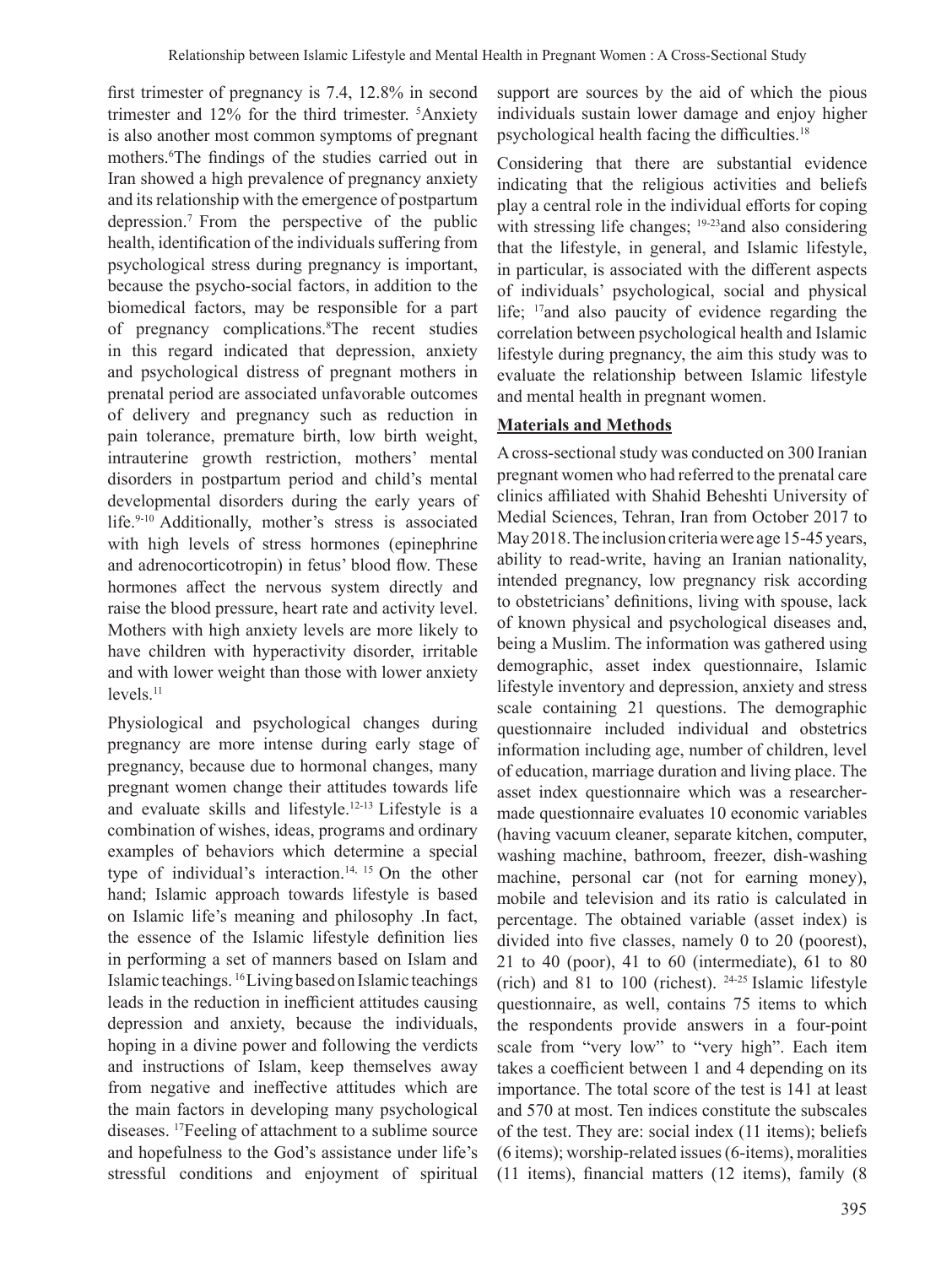items), health (7 items), thoughts and knowledge (5 items), security-defensive (4 items) and punctuality (5 items). The total reliability coefficient of the test is 0.71. The factor analysis results have also been indicative of the validity and proper factor structure of the questionnaire. Concurrent validity of the questionnaire was found equal to 0.64 using religious orientation test.<sup>26</sup>

To gather the information, the short form of 21-question depression, anxiety and stress scale (DASS-21) was used. DASS scale was designed by Lovibond et al in 1995. The short form of DASS contains 21 questions and assesses each construct of depression, anxiety and stress based on seven questions. The questions of the short form are scored based on Likert's four-point scale as follows: "never" (0), "a little" (1), "high" (2) and "very high" (3). The minimum and maximum score of each of the constructs are 0 and 21, respectively.<sup>27</sup>In Iran, DASS-21 scale's validity has been examined by Samani and Jawkar and retest validity for depression; anxiety and stress scales were found equal to 0.81, 0.74 and 0.78, respectively.28

After confirming the study subject, coordination was firstly made with the officials of Shahid Beheshti's nursing and obstetrics department and Shahid Behesth Medical Sciences University and a letter of recommendation was subsequently acquired. After getting the required permits, the researcher attended the university's selected prenatal clinics with first making the required coordination, introduced himself, presented the permit to the corresponding authorities and acquired permission to perform data collection several days of the week. The study sample size was selected after matching the study participants with the specifications of the research units. Following the receipt of written consent letters indicating the participants' informed satisfaction for taking part in the study, they were informed about the study objectives and necessary explanations were provided regarding the confidentiality of the information and voluntariness of participation in the research. Next, the study participants were administered with the information collection instruments to be completed. The researcher also offered explanations to all the study participants regarding the method of answering the questions in the questionnaires. Following the gathering of the questionnaires, the information was analyzed using Statistical Package for the Social Sciences (SPSS) version 16.

**Ethical clearance:** This study has been approved by the ethics committee of the Shahid Beheshti Medical Sciences University, Tehran, Iran (code: IR.SBMU. PHNM.1394.228).

## **Results**

The mean and standard deviation of the pregnant women in 300 studied participants was 28.68±5.21. The education level of the majority of the participants (44%) was diploma and most of the mothers were housewives (92%) while their husbands were predominantly self-employed (57.7%). Out of the participants, 28% were in the first trimester, 33.7% were in the second trimester and 38.3% were in the third trimester of gestation. The results obtained about the pregnancy status of the referring pregnant women are suggestive of the idea that 42% had become pregnant for the first time and 46% of the pregnant women had no children. 80.7% of the mothers had no abortion history and 97.7% of them had no still birth. The mean, standard deviation and maximum and minimum age as well as the scored obtained in the aspects investigated in the present study have been given in table (1).

**Table 1: mean, standard deviation, maximum and minimum age, and the scores obtained in the studied aspects** 

| <b>Variable</b>                                            | Mean<br>(year) | <b>Standard</b><br>deviation | <b>Maximum</b> | <b>Minimum</b> |
|------------------------------------------------------------|----------------|------------------------------|----------------|----------------|
| Age                                                        | 28.68          | 5.21                         | 45             | 16             |
| Spouse age                                                 | 33.07          | 5.72                         | 51             | 21             |
| Total score of<br>asset index                              | 69.70          | 18.42                        | 100            | $\theta$       |
| <b>Total</b><br>score<br><b>Islamic</b><br>of<br>lifestyle | 440.30         | 37.57                        | 542            | 316            |
| Total score of<br>depression,<br>anxiety<br>and<br>stress  | 16.31          | 11.16                        | 55             | $\Omega$       |

According to Pearson correlation coefficient, there is a positive and significant relationship between spouse age and the total asset index. No significant correlation was found between the individual's age and spouse's age with the Islamic lifestyle. Moreover, no significant correlation was observed between the Islamic lifestyle and depression, anxiety and stress with asset index.Anegative and significant correlation was found between Islamic lifestyle and depression, anxiety and stress (table 2).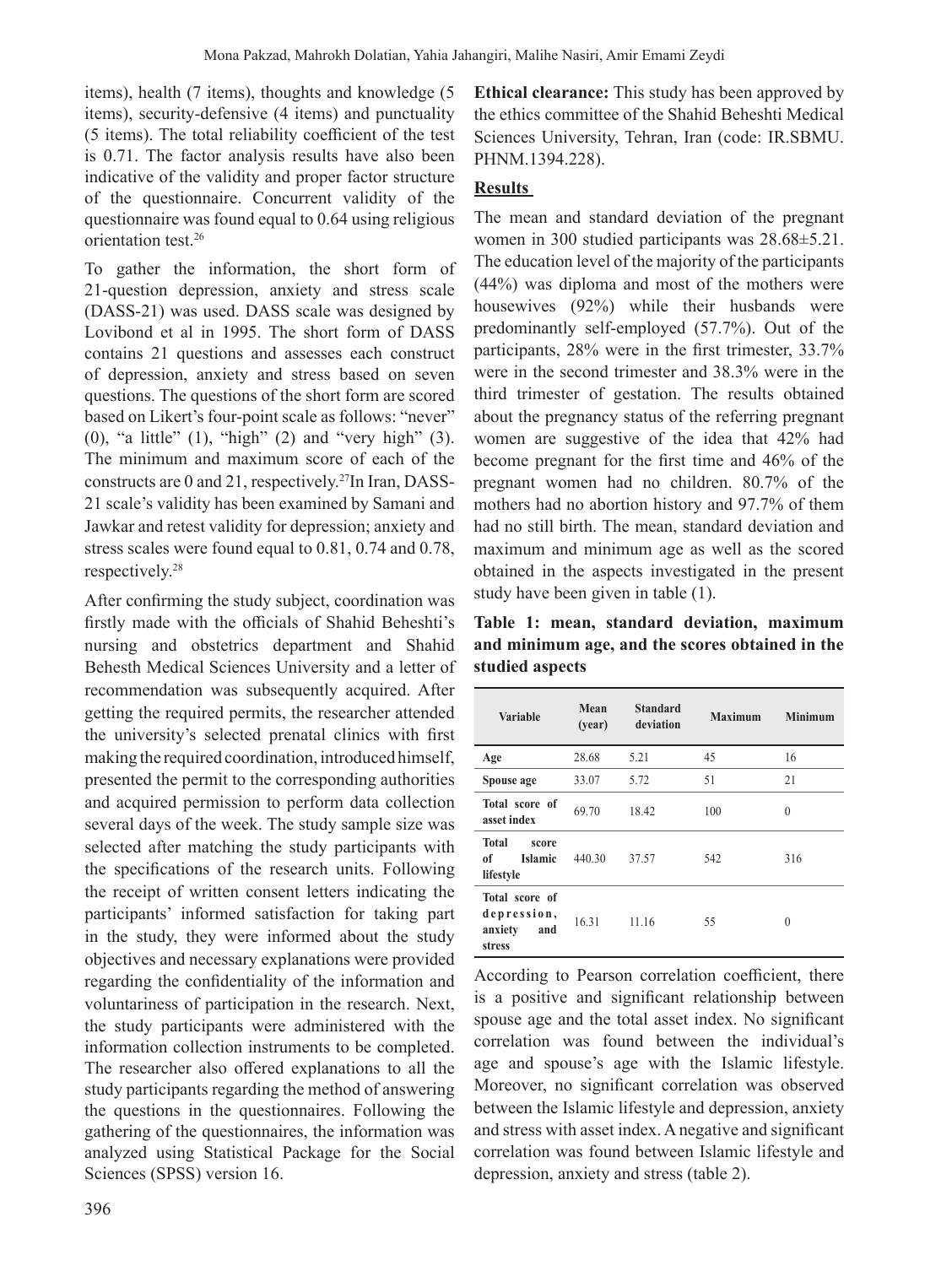| <b>Variables</b>                                       | Age | Spouse age | <b>Total score of</b><br>Islamic lifestyle | Total score of depression,<br>anxiety and stress | <b>Total score of</b><br>asset index |  |
|--------------------------------------------------------|-----|------------|--------------------------------------------|--------------------------------------------------|--------------------------------------|--|
| Age                                                    |     | $0.694**$  | 0.053                                      | 0.026                                            | 0.098                                |  |
| Spouse age                                             |     |            | 0.051                                      | 0.016                                            | $0.115*$                             |  |
| <b>Total score of Islamic lifestyle</b>                |     |            |                                            | $-0.310**$                                       | 0.074                                |  |
| Total score of depression,<br>anxiety and stress       |     |            |                                            |                                                  | $-0.067$                             |  |
| Total score of asset index                             |     |            |                                            |                                                  |                                      |  |
| ** correlation is significant at 0.01 level (2-tailed) |     |            |                                            |                                                  |                                      |  |

**Table 2: correlation between the demographic variables, depression, anxiety and stress and Islamic lifestyle**

\*correlation is significant at 0.05 level (2-tailed)

To investigate the effect of Islamic lifestyle and demographic variables on psychological health, stepwise regression was utilized and the results can be seen in table (3).

Table 3: regression analysis for the psychological health in pregnant women participating in the study according to demographic variables and Islamic lifestyle

| Model |                          | <b>Unstandardized coefficients</b> |            | <b>Standardized</b><br>coefficients |          | p-value  |
|-------|--------------------------|------------------------------------|------------|-------------------------------------|----------|----------|
|       |                          | B                                  | Std. Error | Std. error                          |          |          |
|       | <b>Fixed amount</b>      | 0.882                              | 7.234      |                                     | 863      | < 0.001  |
|       | <b>Islamic lifestyle</b> | $-0.902$                           | 0.016      | $-0.310$                            | $-5.628$ | < 0.001  |
| 2     | <b>Fixed amount</b>      | 53.271                             | 7.345      |                                     | 7.253    | < 0.001  |
|       | Islamic life style       | 0.090                              | 0.016      | $-0.304$                            | $-5.551$ | < 0.0001 |
|       | Number of pregnancies    | 1.469                              | 0.629      | 0.128                               | 2.336    | 0.20     |

According to table (3), amongst the Islamic lifestyle and the other demographic variables, only the lifestyle and number of pregnancies were found significant and the other demographic variables were eliminated from the model. As the number of pregnancies increase per unit, the psychological health mean score increases by 1.47; and as the Islamic lifestyle score increases per unit, the mean score of the mental health reduces by 0.09 per every unit.

### **Discussion**

The present study was conducted in order to investigate the correlation between Islamic lifestyle and mental health in pregnant women. The results indicated that there is a negative and significant correlation between Islamic lifestyle and pregnant women's mental health in such a way that the more the Islamic lifestyle's score is increased, the more the depression, anxiety and stress scores in pregnant women is decreased.

As one of the most important periods in women's lives, pregnancy is a very vulnerable course of life despite of being considered as a natural status. Pregnancy

exposes women to incompatible mental, social and physical conditions in which mental disorders may occur; <sup>29</sup>the mentioned finding is in compliance with the studies showing that Islamic lifestyle facilitates improvement of social and psychological health, happiness and satisfaction. 30-31The results of the studies by Bodaghi et al demonstrated that there is a negative and significant relationship between spirituality and anxiety, depression and stress symptoms in pregnant women. <sup>32</sup>It can be stated in elaborating the aforesaid assumption that the religious individuals are healthier than the other individuals because they tend to have healthier behavior and that the mental health is related to the inherent and internal religiosity of the individuals. 33Religion has a central role in human life. 34The role of the religious beliefs in controlling psychological damages has been underlined in psychological theories and studies. For example, Spilka et al made use of psychological researches to deal with the positive effects of religion on the mental and ethical health. Some beliefs and behaviors such as resort to the God, patience, saying prayers, going on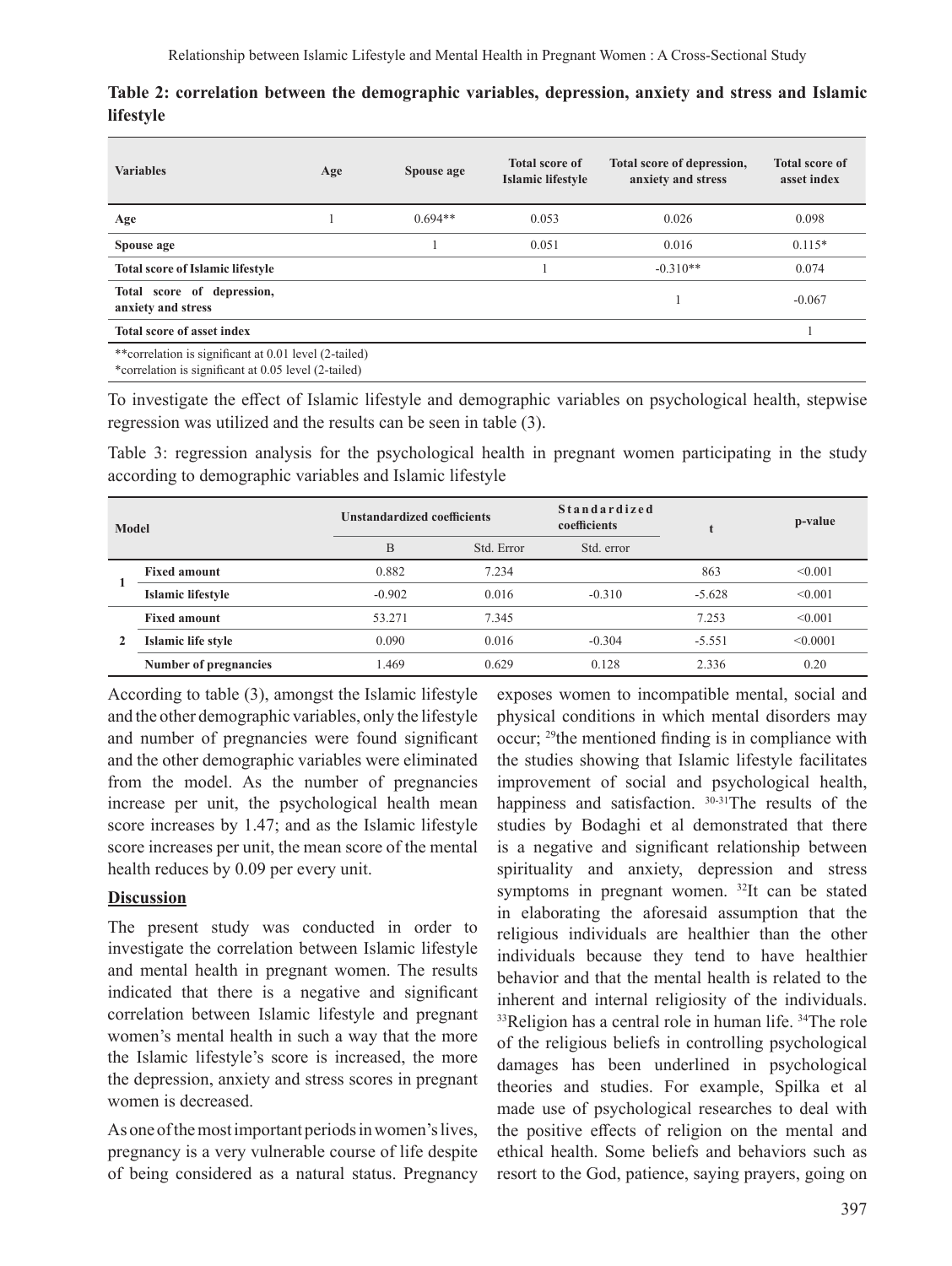pilgrimage trips and so forth can result in internal tranquility in the individuals via inducing hope and positive attitudes. Having meaning and goal in life, feeling attached to a sublime source, being hopeful in the God's grace in the problematic life situations, enjoyment of social and spiritual supports and so forth are all amongst the practices enabling the pious individuals to suffer from lower damages facing with the life's pressure and difficulties. <sup>35</sup>The more the individuals are inclined towards religious deeds, the more their mental health will be increased.36 The results of the studies indicated that the interventions based on Islamic lifestyle can significantly improve lifestyle, psychological wellbeing, spiritual wellbeing and healthy behaviors in the individuals at risk of heart diseases.<sup>37, 38</sup> These studies is are line with what has also been found herein because living based on Islamic teachings causes diminish in ineffective attitudes that are origin of depression and anxiety. Trusting in a divine power and following the verdicts and orders of Islam, individuals can practically stay away from negative and ineffective attitudes that are the essential factors in the creation of psychological ailments. 17, <sup>39</sup> Furthermore, the results of the present study indicated that only "number of pregnancies", amongst the demographic characteristics, influences the mental health in such a manner that depression, anxiety and stress are reduced with the increase in the number of pregnancies. In our society, religion is enumerated amongst the most effective psychological support capable of bestowing a lifelong purport to the life hence saving an individual from meaninglessness; moreover, it is deemed as an important help when in difficult and critical situations. The results of the present study indicated that the more an individual gets closer to the Islamic lifestyle, the less the amount of depression, anxiety and stress s/he will tolerate; because believing in that there is a God controlling the situations and overseeing the servants, decreases the situation-related anxiety to a large extent in such a way that the majority of the believers describe their relationship with the God like a very amicable relationship and believe that via relying and resorting

to the God that the effect of uncontrollable situations can be somehow controlled. 40Finally, it can be stated that the scarcity of the prior research regarding Islamic lifestyle has been a constraint of the current research paper. Due to the idea that no research was found related to the present study and also as a research innovation, it is suggested that more similar researches be performed in this regard.

### **Conclusion**

The results of this study showed that there is a negative relationship between Islamic lifestyle and depression, anxiety and stress in pregnant women. As Islamic lifestyle's score increases, depression, anxiety and stress are reduced in pregnant women. So, to control depression, anxiety, stress and the resulting consequences, Islamic lifestyle can be improved in pregnant women. Further studies are recommended in this regard.

#### **Acknowledgement:**

The author would like to hereby express his gratitude to all the pregnant women taking part in the accomplishment of this research work.

#### **Conflict of Interest**:

All authors declare no conflict of interest

#### **Authors' contribution:**

Idea owner of this study: Mona Pakzad, Mahrokh Dolatian

Study design: Mona Pakzad, MahrokhDolatian, Yahia Jahangiri

Data gathering: Mona Pakzad

Data analysis: MaliheNasiri, Amir Emami Zeydi

Writing and submitting manuscript: Mahrokh Dolatian, Amir EmamiZeydi, Mona Pakzad

#### **Source of Funding:**

The present study was carried out with the financial sponsorship of the research vice chancellorship of Shahid Beheshti Medical Sciences University.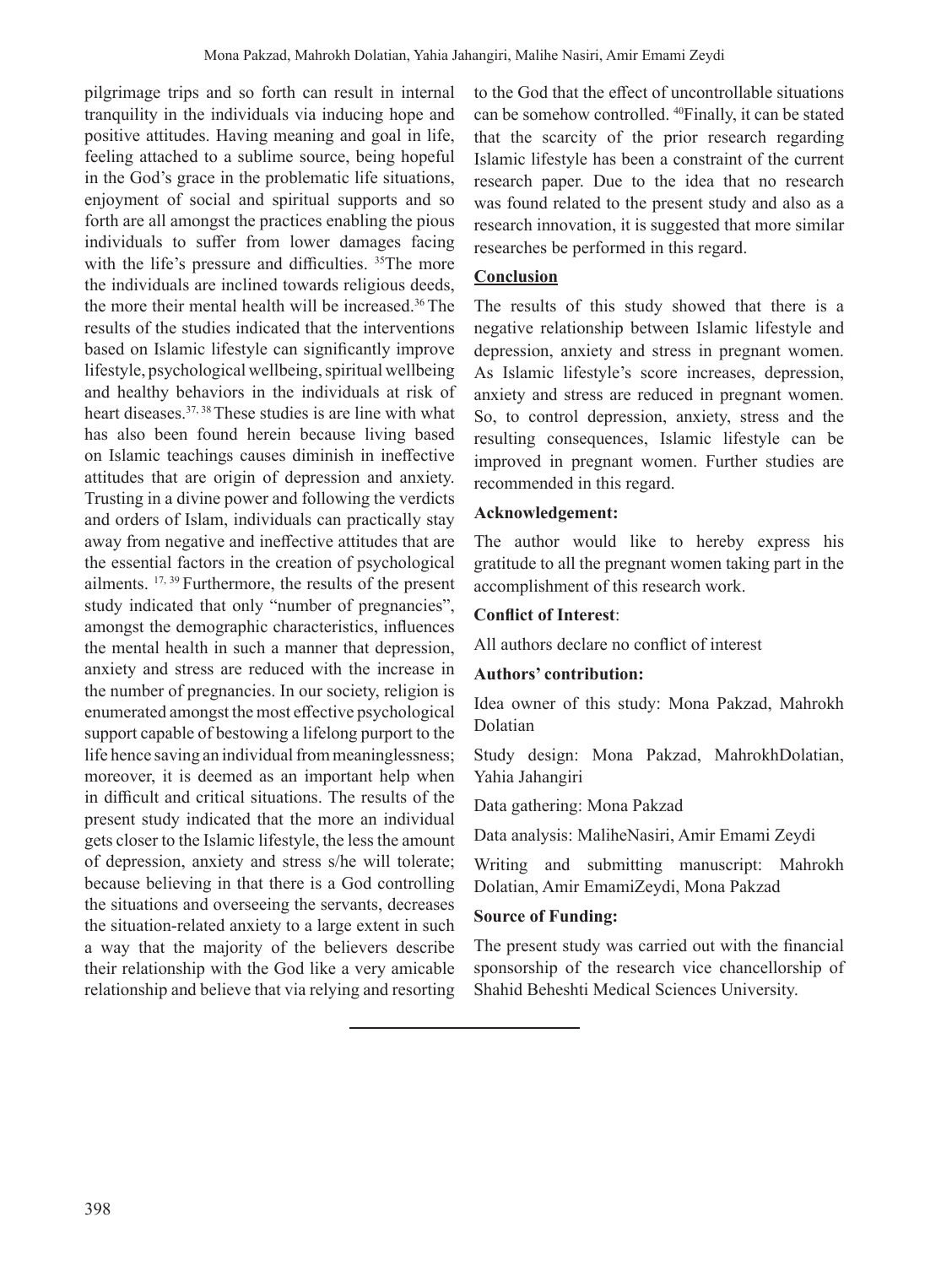#### **References:**

- 1. Hart R, McMahon CA. Mood state and psychological adjustment to pregnancy. *Arch WomensMent Health*. 2006; **9**(6):329-37.
- 2. DunkelSchetter C, Niles AN, Guardino CM, Khaled M, Kramer MS. Demographic, Medical, and Psychosocial Predictors of Pregnancy Anxiety. *PaediatrPerinatEpidemiol.* 2016; **30**(5):421-9.
- 3. Seng JS, D'Andrea W, Ford JD. Complex mental health sequelae of psychological trauma among women in prenatal care. *Psychol Trauma*. 2014; **6**(1):41-49.
- 4. Witt WP, DeLeire T, Hagen EW, Wichmann MA, Wisk LE, Spear HA, et al. The prevalence and determinants of antepartum mental health problems among women in the USA: a nationally representative population-based study. *Arch WomensMent Health.* 2010; **13**(5):425-37.
- 5. Bennett HA, Einarson A, Taddio A, Koren G, Einarson TR. Prevalence of depression during pregnancy: systematic review. *Obstet Gynecol*. 2004; **103**(4):698- 709.
- 6. Cantwell R, Cox J. Psychiatric disorders in pregnancy and the puerperium. *Current Obstetrics &Gynaecology.* 2003; **13**(1):7-13.
- 7. Alipour Z, Lamyian M, Hajizadeh E. Anxiety and fear of childbirth as predictors of postnatal depression in nulliparous women. *Women Birth*. 2012; **25**(3):e37-43.
- 8. Loomans EM, van Dijk AE, Vrijkotte TG, van Eijsden M, Stronks K, Gemke RJ, et al. Psychosocial stress during pregnancy is related to adverse birth outcomes: results from a large multi-ethnic community-based birth cohort. *Eur J Public Health*. 2013; **23**(3):485-91.
- 9. DunkelSchetter C, Tanner L. Anxiety, depression and stress in pregnancy: implications for mothers, children, research, and practice. *CurrOpin Psychiatry*. 2012; **25**(2):141-8.
- 10. Martini J, Knappe S, Beesdo-Baum K, Lieb R, Wittchen HU. Anxiety disorders before birth and self-perceived distress during pregnancy: associations with maternal depression and obstetric, neonatal and early childhood outcomes. *Early Hum Dev.* 2010; **86**(5):305-10.
- 11. Abbasi M, Azizi F, Gooshki ES, Rad MN, Lakeh MA. Conceptual definition and operationalization of spiritual health: A methodological study. *Medical Ethics Journal.* 2012**; 20(**6): 11-44.
- 12. Van Bussel JC, Spitz B, Demyttenaere K. Women's Mental Health Before, During, and After Pregnancy: A Population‐Based Controlled Cohort Study. *Birth*. 2006; **33**(4):297-302.
- 13. Rofé Y, Lewin I, Padeh B. Emotion during Pregnancy and Delivery as a Function of Repression-Sensitization and Number of Childbirths. *Psychol Women Q.* 1981; **6**(2):163-73.
- 14. Heidari M, Borujeni MB, Borujeni MG, Rezaei P. Assessment the relation between lifestyle with mental health and educational achievement in nursing students. *Bangladesh Journal of Medical Science.* 2019; **18**(4):722-8.
- 15. Farhud DD. Impact of Lifestyle on Health. Iran J Public Health. 2015; 44(11):1442-4.
- 16. Bhatti OK, Alkahtani A, Hassan A, Sulaiman M. The relationship between Islamic piety (taqwa) and workplace deviance with organizational justice as a moderator. *International Journal of Business and Management.* 2015;**10**(4):136.
- 17. Toghyani M, Kajbaf MB, Bahrampour M. The Relationship of Islamic Life Style with Dysfunctional Attitudes in University Students. *Knowledge & Research in Applied Psychology*. 2013; **14(**4): 36-44.
- 18. Yang KP, Mao XY. A study of nurses' spiritual intelligence: a cross-sectional questionnaire survey. *Int J Nurs Stud*. 2007; **44**(6):999-1010.
- 19. Bearon LB, Koenig HG. Religious cognitions and use of prayer in health and illness. *Gerontologist.* 1990; **30**(2):249-53.
- 20. Bulman RJ, Wortman CB. Attributions of blame and coping in the "real world": severe accident victims react to their lot. J PersSoc Psychol. 1977; 35(5):351-63.
- 21. Chatters LM. Religion and health: public health research and practice. *Annu Rev Public Health*. 2000; **21**:335-67
- 22. Baetz M, Toews J. Clinical implications of research on religion, spirituality, and mental health*. Can J Psychiatry*. 2009; **54**(5):292-301.
- 23. Spilka B, Shaver P, Kirkpatrick LA. A general attribution theory for the psychology of religion. *J Sci Study Relig.* 1985: **24**(1):1-20.
- 24. Baheiraei A, Hamzehgardeshi Z, Mohammadi MR, Nedjat S, Mohammadi E. Lifetime and current waterpipe use among adolescents in Tehran, Islamic Republic of Iran. *East Mediterr Health J.* 2013; **19**(12):1003-13.
- 25. Kiani Z, Simbar M, Dolatian M, Zayeri F. Correlation between Social Determinants of Health and Women's Empowerment in Reproductive Decision-Making among Iranian Women. *Glob J Health Sci*. 2016; **8**(9):54913.
- 26. Mahdizadeh H, bolhary j, Kavyani m. An Investigation into the Psychometric Characteristics of Islamic